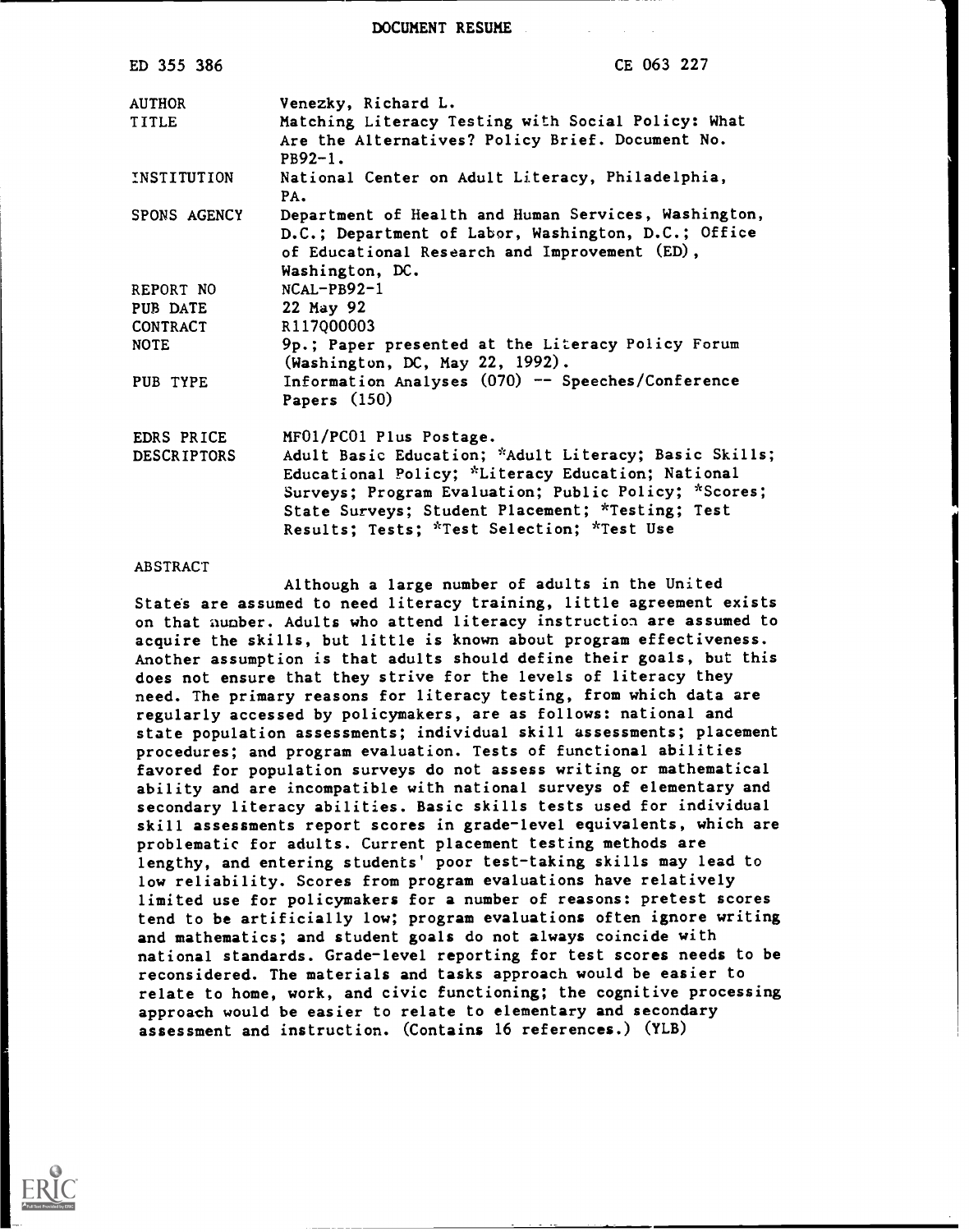Presented at the Literacy Policy Forum Washington, D.C. May 22, 1992

# Matching Literacy Testing with Social Policy: What are the Alternatives?

Richard L Venezky University of Delaware and National Center on Adult Literacy

# **OVERVIEW**

The Departments ofEducation, Labor, and Health and Human Services now administer a variety of social programs that incorporate literacy training. Adult Basic Education (ABE), English as a Second Language (ESL), JOBS, workplace literacy, family literacy, library literacy, and correctional institution education are the primary examples of these programs, but others exist that either provide literacy instruction directly or that incorporate literacy as a component of another social service. Central to the proper administration of these programs is appropriate information on the needs and characteristics of the clients for these services, the quality of services actually delivered, and the impactof the services upon the individuals who receive them. Literacy tests are one of the most widely used (and controversial) means through which information on all three of these topics is obtained. Although tests are not and should not be the only means through which information is gathered, they are by tradition the primary procedure through which comparative analyses have been performed. From national surveys of literacy, such as theNational AdultLiteracy Survey (NALS) now underway, to locally developed screening and placement instruments, a melange of literacy tests now exists, providing data with widely varying degrees of reliability, validity, and comparability.

This brief synthesis is an initial attempt to delineate the central issues in literacy testing and to define options that might provide an improved data base for social policy development. The plan of this paper is to attend first to basic issues in literacy testing: the perceived needs for literacy funding and the potential outcomes of literacy programs. Then various types of testing needs are discussed, along with options for satisfying these needs. Finally, the measures or scales used for reporting literacy levels are examined.

Literacy tests are one of the most widely used (and controversial) means through which information on clients is obtained.

U.S. DEPARTMENT Of EDUCATION Office of Educational Research and Impro EDUCATIONAL RESOURCES INFORMATION<br>CENTER (ERIC)

- Thus document has been reproduced as received from the person or organization originating it
- O Minor changes have been made to improve reproduction quality

Points of view or opinions stated in thus docu- ment do not necessarily represent official OERI position or policy

This paper is an attempt to delineate the central issues in literacy testing and to define options that might provide an improved data base for social policy development.



NANAL CENTER ON ADULT LI UNIVERSITY OF PENNSYLVANIA 3910 CHESTNUT STREET<br>DHILADELPHIA, PA 19104-3111 PHILADELPHIA, PA TEL (215) 898-2100 FAX (215) 898-9804

ဇ  $\infty$ က **LO LO**  $\infty$ 

 $\mathbf{E}$ 



Document No. PB92.1

 $\mathbf{I}$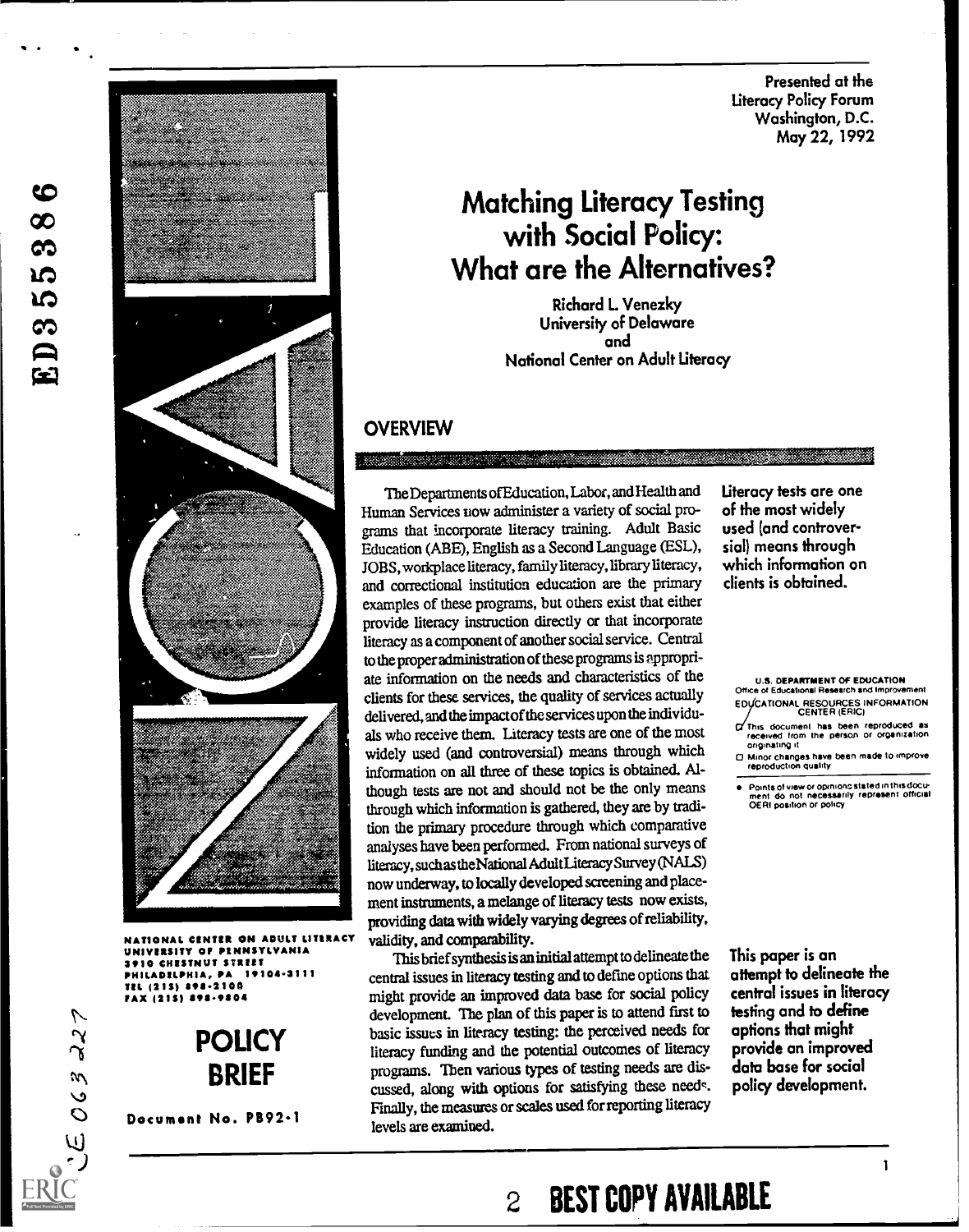### BASIC ISSUES

#### .: :'

Several key assumptions underlie current literacy policies, some of which have not been subjected to sufficient scrutiny. Although some of these assumptions have been studied and others are the subjects of ongoing studies, many questions remain. The  $\mathcal F$ rst assumption is that a large number of adults in America need and would profit from literacy training. Although few disagree with this assumption in its general form, little agreement exists on the number of adults who need assistance or on their physical and mental characteristics. One of the barriers to resolving this debate is the lack of differentiation for literacy needs. On an absolute level, almost everyone could benefit from further literacy instruction, even lawyers and doctors. For policy making, however, the most important needs are those that will allow people to be self-sufficient economically, to manage their homes, and to be functioning members of their communities.

However, even within this domain. needs differ widely. The ESL needs of professional immigrants from Eastern Europe are vastly different from the basic literacy needs of some middle school dropouts, and these differ from the literacy needs of high school graduates who want entry to advanced technical skill training. The types of instruction that each of these populations need to qualify them for the same employment opportunities and the same levels of home and civic functioning have different resource and administrative demands Effective policy requires more than a combined count of all who might profit from further literacy instruction.

A second assumption is that if adults could only be persuaded to attend adult basic education programs, or other types of literacy instruction, they would acquire the skills they are presumed to be lacking. This assumption is relatively untested. We know little about the effectiveness of different literacy programs and have limited experience in measuring literacy program performance (Darkenwald, 1986). Almost all program output measures are of acade anic or functional skills, yet most researchers agree that attitudes and beliefs also deserve att-...tion. Even the roles of some types of programs are in doubt. Library tutoring programs, for example, usually provide services to adults at the lowest ability levels, using relatively untrained volunteers for tutors. Do we expect appreciable literacy skill gains from such programs or do we expect more confidence building and survival skill acquisition? To what degree should these programs prepare and encourage adults to attend ABE classes?

The third and most important assumption is that adults who acquire whatever is being taught in literacy programs will be better equipped for high-skilled jobs in the labor market, will function better as parents and home managers, and will participate more fully in civic and community affairs. Many literacy programs operate on an open entry, open exit basic, wherein students define their own goals. Although this po<sup>ri</sup>cy may be successful in encouraging adults to attend programs they might not be comfortable in under different operating procedures, it does not ensure that adults will be striving for the levels of literacy that they need and could attain. Adults with low literacy levels tend to lack confidence in their own abilities to learn. Without assistance in defining what their needs might be, they may aim for far less than what is necessary for their own success

More serious is the lack of basic understanding of the literacy demands of home and civic functioning. We assume, for example, that one goal of literacy instruction is to improve parenting, particularly for fostering the literacy development of children, yet we have only crude estimates of the amounts and types of reading, writing, and mathematics that are required to succeed at this task. Like most of the other goals of literacy instruction, parenting is dependent upon mudi more than literacy. In some cases, literacy is only a proxy for some complex of skills and may not be necessary, given compensating conditions. For example, many immigrant and refugee parents in America who are not literate in English are nevertheless quite effective in fostering their children's education (Caplan, Choy, & Whitmore, 1992).

Little agreement exists on the number of adults who need assistance or on their physical and mental characteristics.

The types of instruction needed for various populations have different resource and administrative demands.

We know little about the effectiveness of different literacy programs and have limited experience in measuring literacy program performance.

Having programs wherein students define their own goals does not ensure that adults will be striving for the levels of literacy they need and can attain.

Like most of the other goals of literacy instruction, parenting is dependent upon much more than literacy.

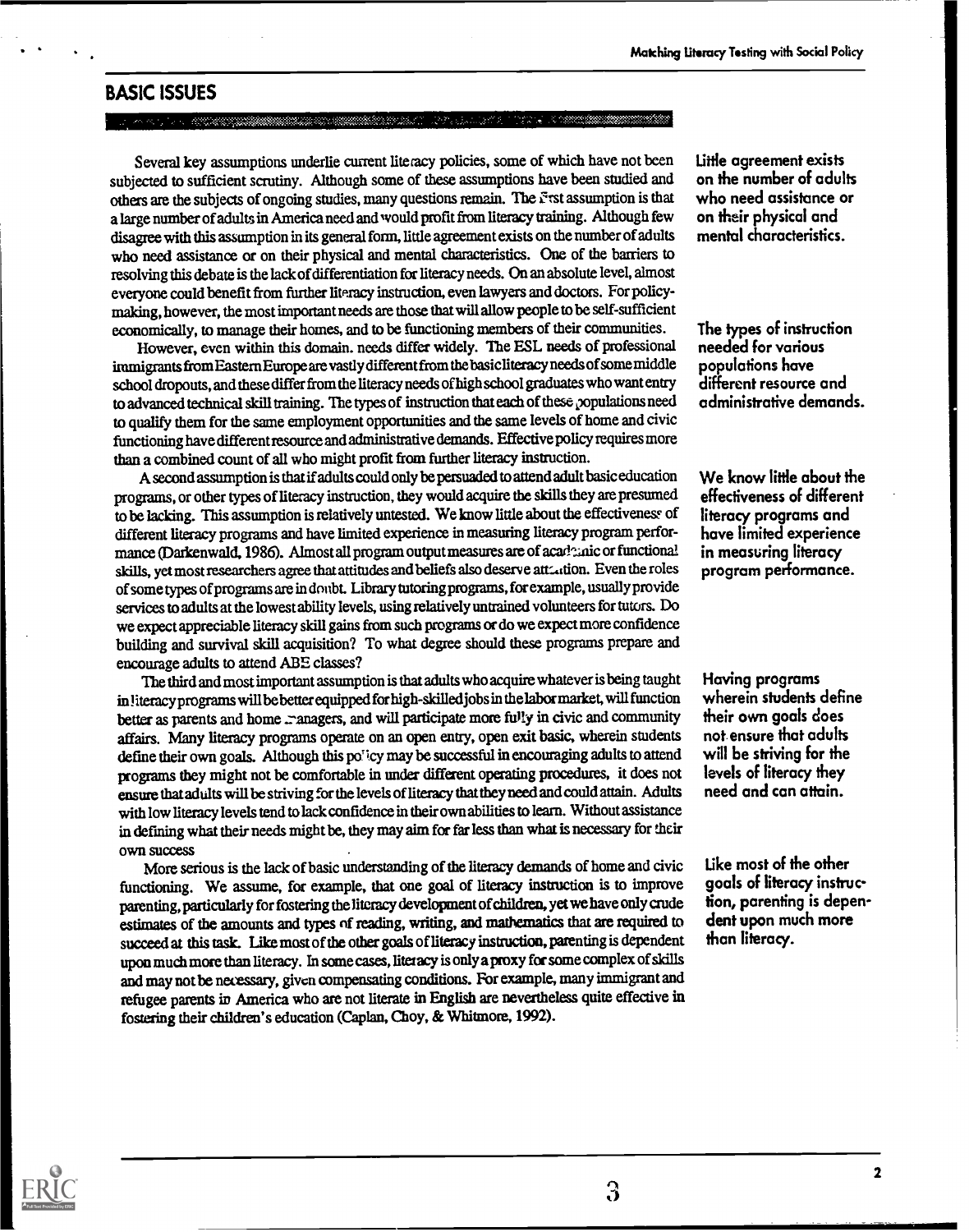# THE ROLE OF TESTING

<u> Kabupatèn Bandaran Ba</u>

The primary reasons for literacy testing, from which data are regularly accessed by policymakers, are: (1) national and state population assessments (e.g., NALS), (2) individual skill assessments, (3) placement procedures, some of which involve testing, and (4) program evaluation.

#### Population assessments Exam

National and state surveys of literacy involve two types of data collection: background information, generally gathered orally, on educational, economic, health, language, and civic activities and experiences; and skill abilities as measured by some nationally standardized instrument. Since the early 1970s, tests of functional abilities have been favored for population surveys of adult literacy. These tests tend to have a high face validity for adults because they draw their items from everyday literacy tasks that are familiar to most English-speaking adults. The most recent population surveys, the Young Adult Literacy Survey (YALS) (Kirsch & Jungeblut, 1986) and the National Assessment of Literacy Survey (NALS) currently underway, were constructed around short answer responses to everyday reading tacks. Although some arithmetic ability is required in one set of tasks and some responses require writing, no systematic attempt is made to assess these skill domains. In addition, both skills are so embedded within reading contexts that it is not always possible to determine where an item difficulty rests.

In contrast, national surveys of elementary and secondary level literacy abilities are based upon basic reading. writing, and mathematical skill definition; e.g., the National Assessment of Educational Progress (NAEP). Although the YALS included a small group of items drawn from the NAZP reading assessment for linkage purposes, the two types of surveys differ sufficiently to make them noncomparable. That is, one can determine how well a young adult might do on the NAEP reading scale, based upon responses to the NAEP items in the YALS, but one cannot from these data equate scores on the NAEP reading assessment with scores on the YALS document, quantitative, or prose scales. This incompatibility between the NAEP reading assessment and the YALS (and NALS) impedes longitudinal analyses of functional literacy abilities. For example, reading scores from the NAEP high school reading tests cannot be compared to functional literacy scores from the same individuals, obtained in the years after leaving high schooL

#### Skills assessments

Most tests used for pre- and post-testing of adult skill abilities in literacy programs have been basic skills tests, most often developed from similar tests for children. A typical adult reading test, for example, will test various types of comprehension (e.g., literal, inferential, critical), plus vocabulary and perhaps structural analysis (e.g., prefixes, suffixes). These tests tend to report scores in grade-level equivalents, although other reporting procedures are possible. Grade-level equivalents are questionable scalings for elementary and secondary level assessment; for adults they are even more problematic (Sticht, 1988; Kirsch & Guthrie, 1977-78; Ryan & Furlong, 1975). A sixth grader who reads at a sixth -grade level and an adult who reads at a sixth-grade level usually have widely different reading abilities and require different forms of instruction, yet by grade-level measures they are classed as identical. In addition, grade-level designations for adults are misleading in that they assume the average experiential and background knowledge levels ofchildren at the designated grade points. Although no widely accepted alternative scaling for adult abilities has yet been developed, the need for such a replacement is strong.

If functional literacy tests were simply alternative means for tapping the same skills as those assessed by basic skills tests, the two could be equated. However, fc r adults in ABE programs, the correlation between the document scale of the Test of Adult Literacy Skills (TALS)(Simon & Schuster, 1990) and the reading comprehension scale of the Tests of Adult Basic Education (TABE) (CTB/McGraw-Hill, 1987) is less than 70 A regression analysis found that the best predictor of document scale performance on the TALS was the TABE Mathematical concepts and Applications; the TABE Reading Comprehension scores also made a significant but far

In most literacy testing, no systematic effort is made to assess writing or mathematical ability.

There is a basic incompatibility between the NAEP and the YALS/ NALS assessments that impedes longitudinal analyses of functional literacy abilities.

Grade-level designations for adults are misleading in that they assume the average experiential and background knowledge levels of children at the designated grade points.

Functional literacy tests are not simply alternative means for tapping the some skills as those assessed by basic skills tests.



 $\mathcal{L}_{\mathbf{r}}$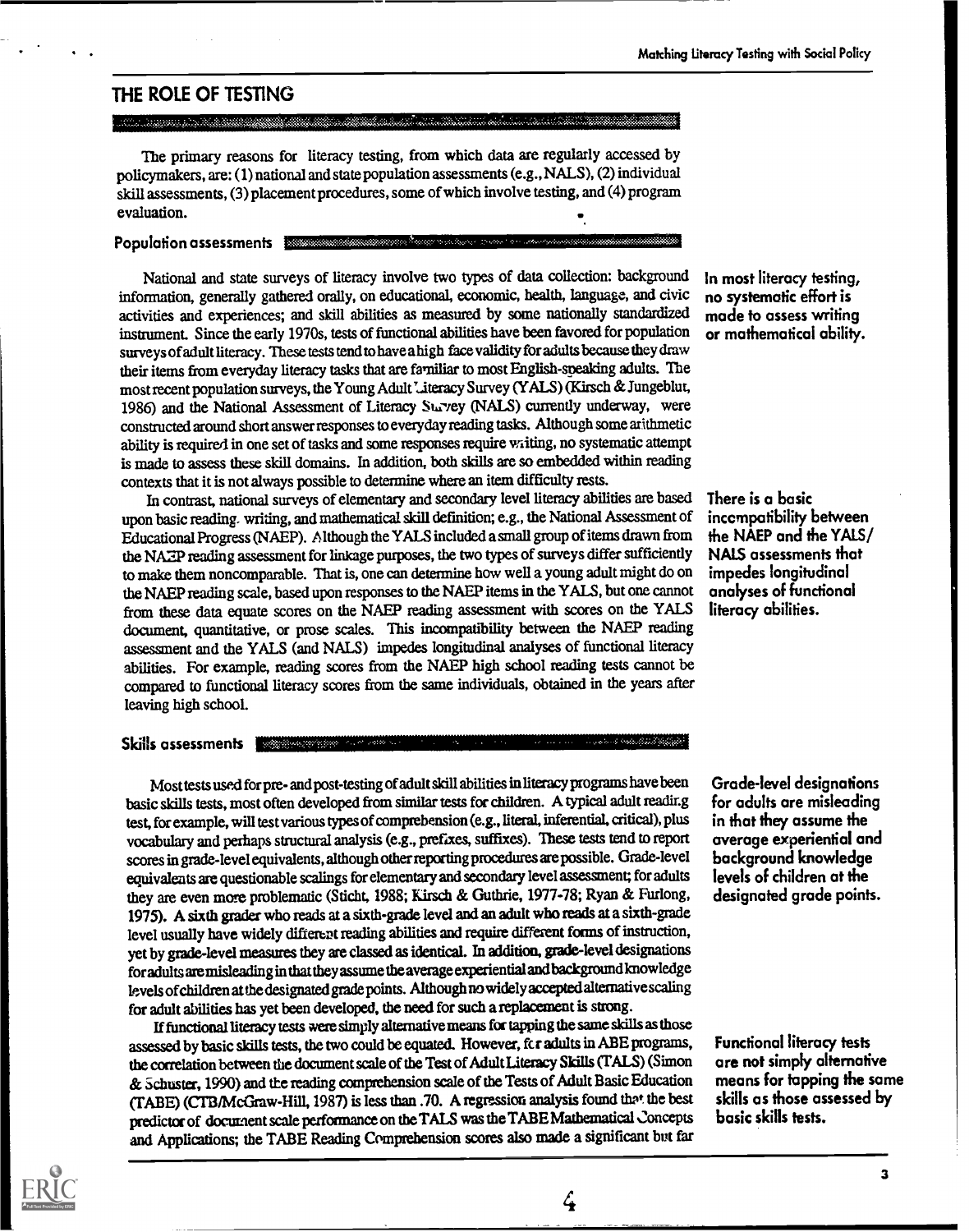smaller contribution to the predicted scores (Sabatini, Venezky, & Bristow, 1992). Functional literacy tests like the TALS require not only general reading comprehension, but also problem

solving abilities.<br>At present, functional literacy tests are not derived from theoretical models of skill ability. Functional Instead, they are developed from matrices of text types and everyday literacy tasks. For example, one might decide that want ads in newspapers are an important text type (or genre) for assessment. Many different tasks might then be defined for such texts, based upon authentic use of advertisements. A want ad requesting a housecleaner and stating an initial salary of \$10.00 per hour and a phone number might be coupled with any of the following questions: (1) What phone number should you call to respond to the ad? (2) If you took the job and worked one day each week for four hours, how much would you earn in eight weeks? (3) If you worked at this job for a year and received positive reviews of your work from your employer, what salary would you expect for the next year if the average wage increase in your category were 6%?

These questions vary not only in complexity but also in the skills required. It would be misleading to claim that adults could or could not handle wantads on the basis of their answers to these questions. In this example, only onewant ad is proposed for testing; others of greater or lesser complexity c Juld also bedeveloped. More importantly, sinceno analysis has been done of the skills required to do such tasks, the instructional implications of such assessments are not obvious. Considerable research remains to be done on the interaction between text and task difficulty and on the skills that are involved in functional literacy tasks.

The incompatibility between basic skills tests and national literacy surveys places a special burden on policymakers. The NALS results, which will be available within a year, will not be compatible with scores reported by literacy programs that use basic skills tests, and while NALS scores could be converted to a crude grade-level equivalency, this would have little validity in that most of the NALS tasks are not taught extensively in school. Furthermore, the scores would still not be any more comparable than math andreading scores that were mapped onto grade-level

scales. One option for resolving this incompatibility is to shift national adult literacy surveys to basic skills tests. Another option is to develop a stronger theoretical base for functional literacy tests, one that could allow instructional interpretations of test results, and use this type of test forboth national and program assessments.

#### Placement Tests |

Many ABE programs currently use tests like the TABE for placement. At one site, for example, new students are first given the TABElocator, which requires aminimum of 35 minutes foradministration. Based upon their locator scores (vocabulary and arithmetic), the students then receive four additional tests at a particular difficulty level. These tests require an additional2 hours and 25 minutes of testing time. From the resulting scores, placements are then made into one of three levels of ABE classes orinto a GED class. Total student testing time is about 3 hours; grading and other administration time for the staff might be 6 hours or more for each group of

20 students tested. One problem with placement testing is that many adults who are entering literacy programs for the first time have poor test-taking skills. They also tend to have low self-confidence and associate testing with their generally negative feelings about formal schooling. These factors lead to low reliability for tests given prior to instruction. Tests given after several weeks of instruction might yield more reliable scores, but of course would not be useful for placement.

But given the small number of placement levelsinvolved in adult programs, the need for three hours of placement testing is questionable. Furthermore, a study currently underway that is comparing placement predictions for the TABE locator, TABE reading, and TALS document and quantitative scales, has found no advantage for the full TABE reading battery or either of the TALS scales over the TABE vocabulary locator test (Venezky, Sabatini, & Bristow, in prep.). That is, the TARE vocabulary locator, which requires about 17 minutes for administration, predicted the actual placements for 125 adultsin ABE and GED classes as well as or better than the TAB E reading and vocabulary tests, either separately or combine, or either of theTALS tests.

Functional literacy tests are derived from matrices of text types and ever) day literacy tasks, not from theoretical models of skill ability.

The instructional implications of functional literacy assessments are not clear.

The incompatibility between basic skills tests and national literacy surveys places a special burden on policymak ars.

Current placement testing methods may take up to three hours of student time to place them into-just four levels of instruction.

A student's poor test-taking skills may lead to low reliability for tests given prior to instruction.



4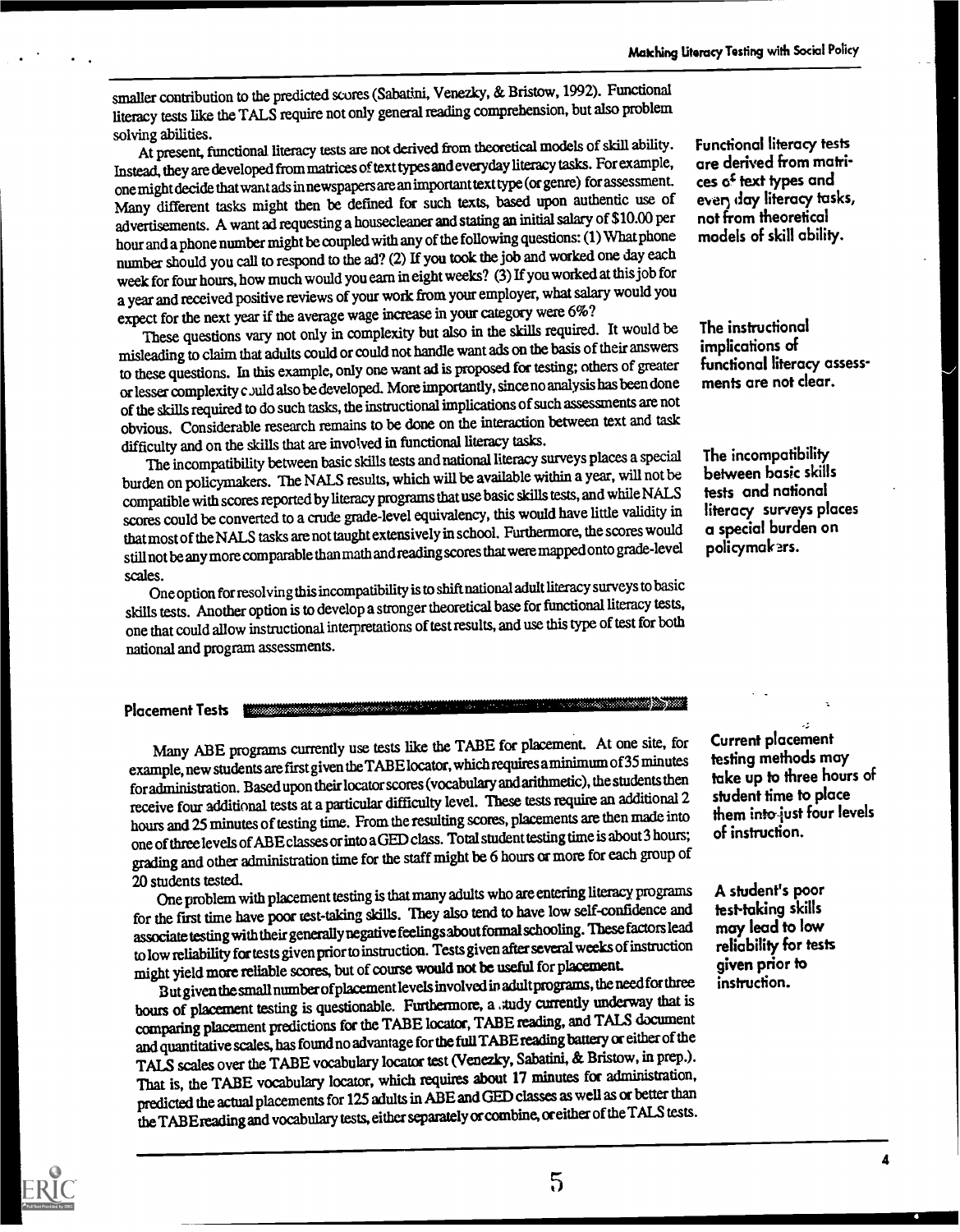Given these results and the highly negative impact of formal testing on adults returning to instructional programs, alternatives to lengthy formal placement testing need to be considered. One option is self-assessment. Techniques might be developed for assisting adults in assessing their own literacy abilities through sample texts and reading tasks. This might also be done through exposure to the materials used in the first two weeks of each placement level. A second option is a self-administered test that an adult might do at home, at work, or even in a library, with or without the administrative assistance of a family member or friend. Given that the adult must live with the consequences of the test, motivation for cheating would probably be quite low.

#### Program Evaluation

One reason for administering formal tests at the beginning of an instructional program is to meet reporting requirements for student progress and program outcomes. Typically, basic skills gain scores are reported. There are many problems with this, and theresults, as currently reported, have relatively limited use for policymakers. First, the pre-test scores are based on a test that is generally administered within the first week that an adult has enrolled in a program. For many adults this is the first encounter with formal testing since dropping out of high school (or grade school). Scores tend, therefore, to be artificially low: adults lack test-taking skills, have low selfconfidence, and lack practice with some literacy skills. After even a few weeks in class, scores may rise significantly due simply to exposure to test formats, printed vocabulary, and the like. Reports from New York City ABE programs show relatively large first year gains (9.9 months average), but less than half of this amount for a second year in a program (3.3 months average) and even less for those who remain for a third year (3.0 months average) (Literacy Assistance Center, 1991).

Second, almost all test score reporting is for reading comprehension, yet most ABE courses stress a variety of skills, including basic mathematics, reading vocabulary and comprehension, and writing, as well as specific survival skills (applying fora job, interacting with your child's school, etc.). This means an incomplete match between course content and test content. Part of the problem with current practices is that ABE programs are attempting to serve two distinct goals. One is to prepare adults who have not had the advantages of formal education or did not make full use of them to progress in a formal educational system. This path might lead to a GED and, for some, to community college or a four-year institution. The second goal is to give adults practical skills they need for self-esteem, work, home, and civic needs. In this path, less attention is given to academic skills, which means less time to abstractions, theories, and the like. (For a discussion of functional vs. general or academic literacy instruction, see Sticht, Armstrong, Hickey, & Caylor, 1987).

For evaluation of progress, several procedures should be considered. For academic programs, what is important is to know how many eventually reach their academic goals (GED, college, etc.) and in how much time. This information would allow policymakers to determine the overall effectiveness of the system as well as the relative effectiveness of different programs in helping students reach their academic goals. The GED examination and college entry requirements generally serve as checks on actual skill attainment, although with open admissions, it may also be important to track progress within post-secondary education.

Students enrolled in courses that stress practical skills could be assessed at the termination of their instruction with functional literacy tests. To measure actual progress, post-test scores might be compared to scores obtained after a month or so of enrollment. But we have little agreement on what average gains to expect for different entry-level abilities and instructional regimens. And gain scores do not translate easily into policy. A gain of 50 points on the TALS document scale, for example, might be a positive sign for someone who entered a program with low reading ability and re-enrolled for the next higher level of instruction. For a person who entered with the same low level of ability and planned not to proceed to the next level, this ma y not be a positive sign, particularly if the exit level of functioning were still too low to ensure adequate handling of print material for home, work, and civic life.

An alternative is to report a combination of exit scores and enrollment statistics, including the percentage of students who enroll in the next higher level course, when one is available. This approach requires further work, however, on matching functional literacy scores with levels

Alternatives to lengthy formal placement testing need to be considered.

Pre-test scores tend to be artificially low; gain scores may then be artificially high.

There is an incomplete match between course content and test content.

Like national surveys, program evaluations often ignore writing and mathematics.



6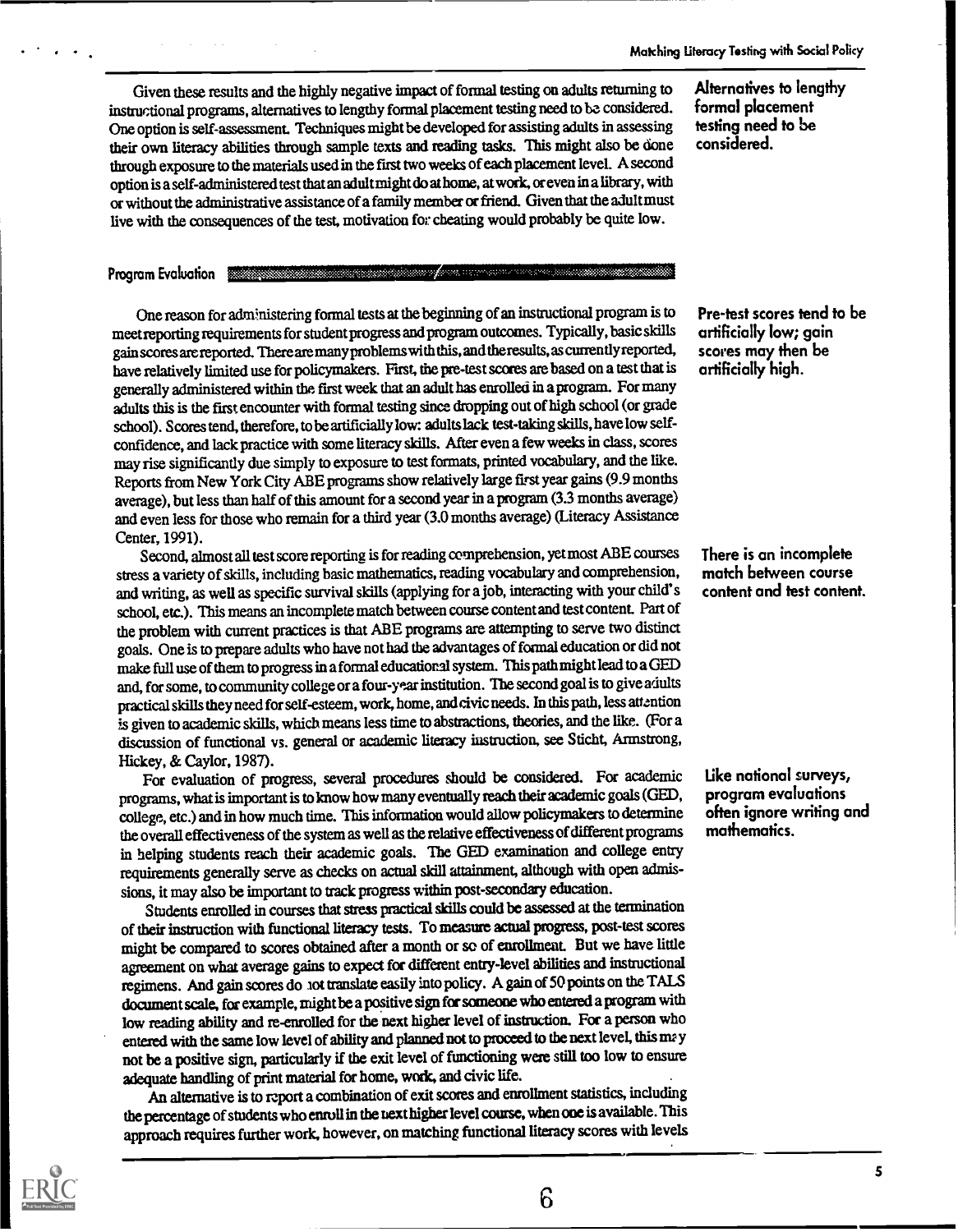of functioning in society. What policymakers need to know, for those who enroll in literacy courses, is how many stay long enough to reach desired.levels of functioning. At present many students who enroll do so on a casual basis, attending sporadically and often leaving without formally withdrawing.

Mother complication to consider is that what a functional literacy test or a basic skills test assesses may not be what particular courses teach or what particular students want to learn. For efficiency we would like to have assessment instruments that could inform instruction as well as policy. However, this may not be possible. Intelligent policy requires data comparable across time and geographic region. Furthermore, policy related results must be interpretable in relation to societal goals. Students who enroll in literacy courses to learn how to read to their children may not care at the end of instruction what their reading levels are relative to national standards. However, policymakers do. One option is to divide students according to their expressed goals into general literacy students and specialized skill (or functional literacy) students. Then, only the former would be tested with nationally standardized instruments. The latter group might not be assessed at all or be assessed through alternative means (e.g., Lytle & Wolfe, 1989). A second option is to require that all students be tested on exit with nationally standardized instruments as a condition of enrollment. This by itself, however, will not solve the problem created by those who drop out before exit testing.

Fin lly, we should note that so far we have discussed primarily the assessment of cognitive skills. Attitudes and beliefs are also important for literacy development, yet we have limited instrumentation for valid and reliable assessment in this domain. One task that remains is to synthesize the literature on attitudes and beliefs to determine what, if anything, needs to be assessed and what the complexities are in doing this assessment

## Score Reporting

As stated earlier, grade -level reporting for test scores needs to be reconsidered. If it is an adequate scale for reporting adult abilities, then it needs to be justified both empirically and logically. Ifnot, then a scale (or scales) that applies more directly to adult functioning levels needs to be developed. Such a scale might be developed around materials and tasks that represent different levels of functioning in work, home, and civic life. Alternatively, the scale might be built around knowledge of cognitive processing-the skills and strategies required for different levels of ability. A sufficient base already exists for initiating work on the latter. Studies of word identification reaction times, automaticity in decoding, reading flexibility, and metacognition, in particular, provide insights into some of the cognitive skills required for reading (e.g., Vellutino & Scanlon, 1987; Perfetti, 1985; Stanovich, 1982). A targeted research program could pursue these and other leads with adults, not just for reading but also for writing.

The differences between these two approaches to the development of an alternative literacy scale for adults should be subjected to critical examination. The materials and tasks approach will be easier to relate to home, work, and civic functioning; the cognitive processing approach will be easier to relate to elementary and secondary assessment and to instruction. The former will need to be re-evaluated as the literacy demands of everyday life change while the latter will require an additional step to relate it to everyday literacy demands.

What policymakers need to know, for those who enroll in literacy courses, is how many stay long enough to reach desired levels of functioning.

We have limited instrumentation for valid and reliable assessment of attitudes and beliefs.

Grade-level reporting for test scores needs to be reconsidered.

The materials and tasks approach will be easier to relate to home, work , and civic functioning; the cognitive processing approach will be easier to relate to elementary and secondary assessment and instruction.

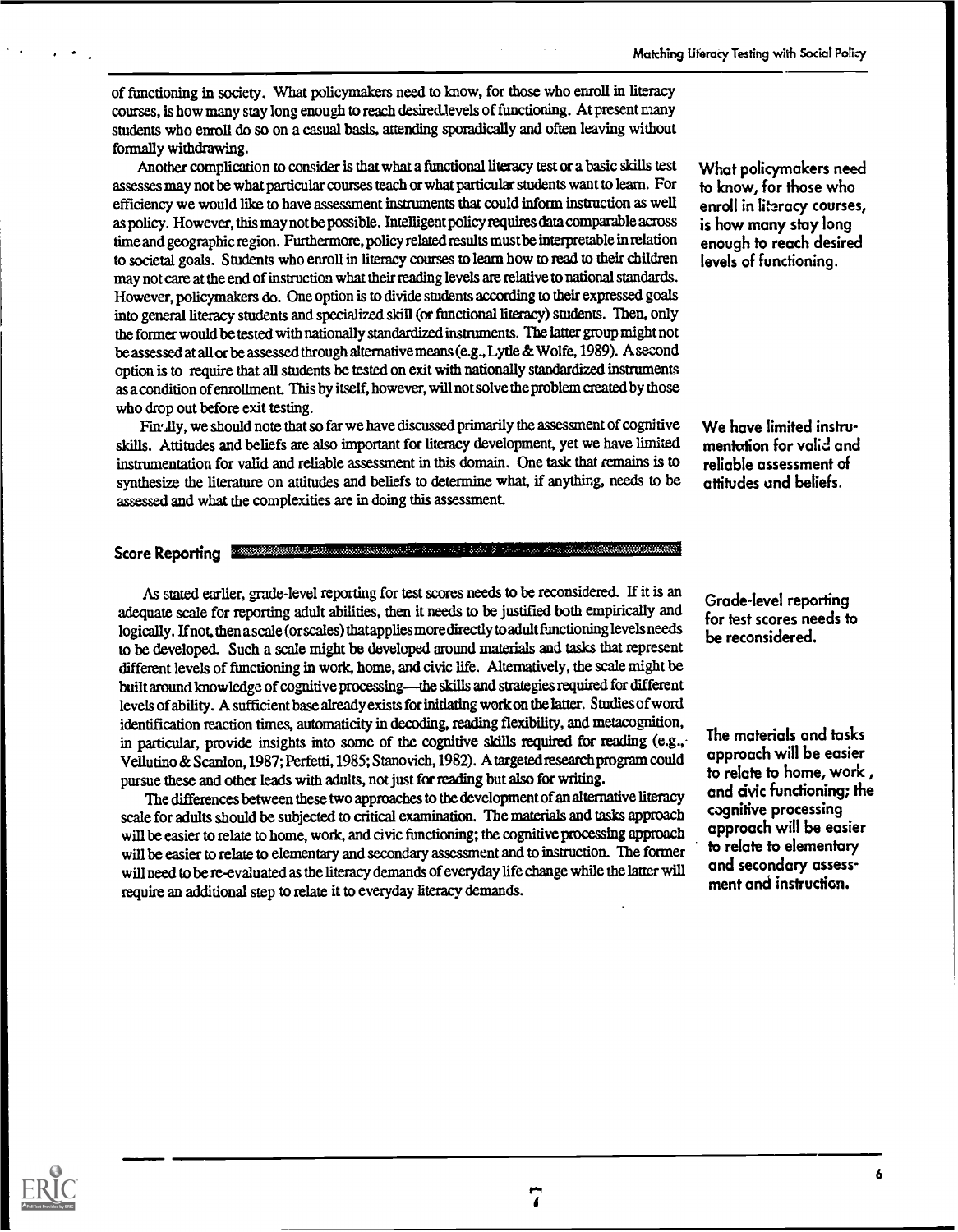## **CONCLUSIONS**

海外の海外 (の) (の) (の)

We have attended in this synthesis to placement, achievement, program, and national survey needs in adult literacy. Among the issues we feel need to be explored in the development of more informative literacy testing are:

- the fundamental differences between skill-based tests and functional literacy tests;
- the varying goals and needs of different types of literacy programs; ٠
- the lack of empirical support for grade-level score designations for adults;
- the limited ability discrimination required for placement into literacy courses;
- the difficulties in interpreting gain scores; and
- the limited attention currently given to testing of writing and mathematic.

What we have not discussed in depth is testing the basic hypothesis behind literacy funding that program impacts are sufficient to justify the types and amounts of funding currently allocated. This is a complicated question that can only be answered after the issues raised here are resolved. Without an accurate measure of individual progress that links to national trend data, and without linking both to functional levels, little can be decided about long-term impacts of programs. Even with these measures, other factors would need to be considered. The mix of available jobs, how well employers utilize workers with improved skill levels, social mobility, and all of the factors that impinge upon family stability would need to be considered.

For example, adults may become more skilled through particular literacy programs, but because of the strength of the dollar abroad or other factors, jobs may not be available for many of the students wanting to enter the labor market. Therefore, by some evaluation measures these literacy programs would be deemed unsuccessful. Alternatively, workers may, through workplace programs, acquire new abilities but rigid work organization may not allow these new abilities to be utilized and consequently program impacts on salary, performance, and safety might be attenuated. Similar arguments can be made about long-term impacts upon home and civic functioning. Literacy is not the only factor that determines how well a person functions in these areas. Multiple indicators will probably be needed for all impact evaluations, with careful modeling of the influence of uncontrolled factors.

Without an accurate ,measure of individual progress that links to national trend data, and without linking both to functional levels, little can be decided about long-term impacts of programs.

Literacy is not the only factor that determines how well a worker functions.